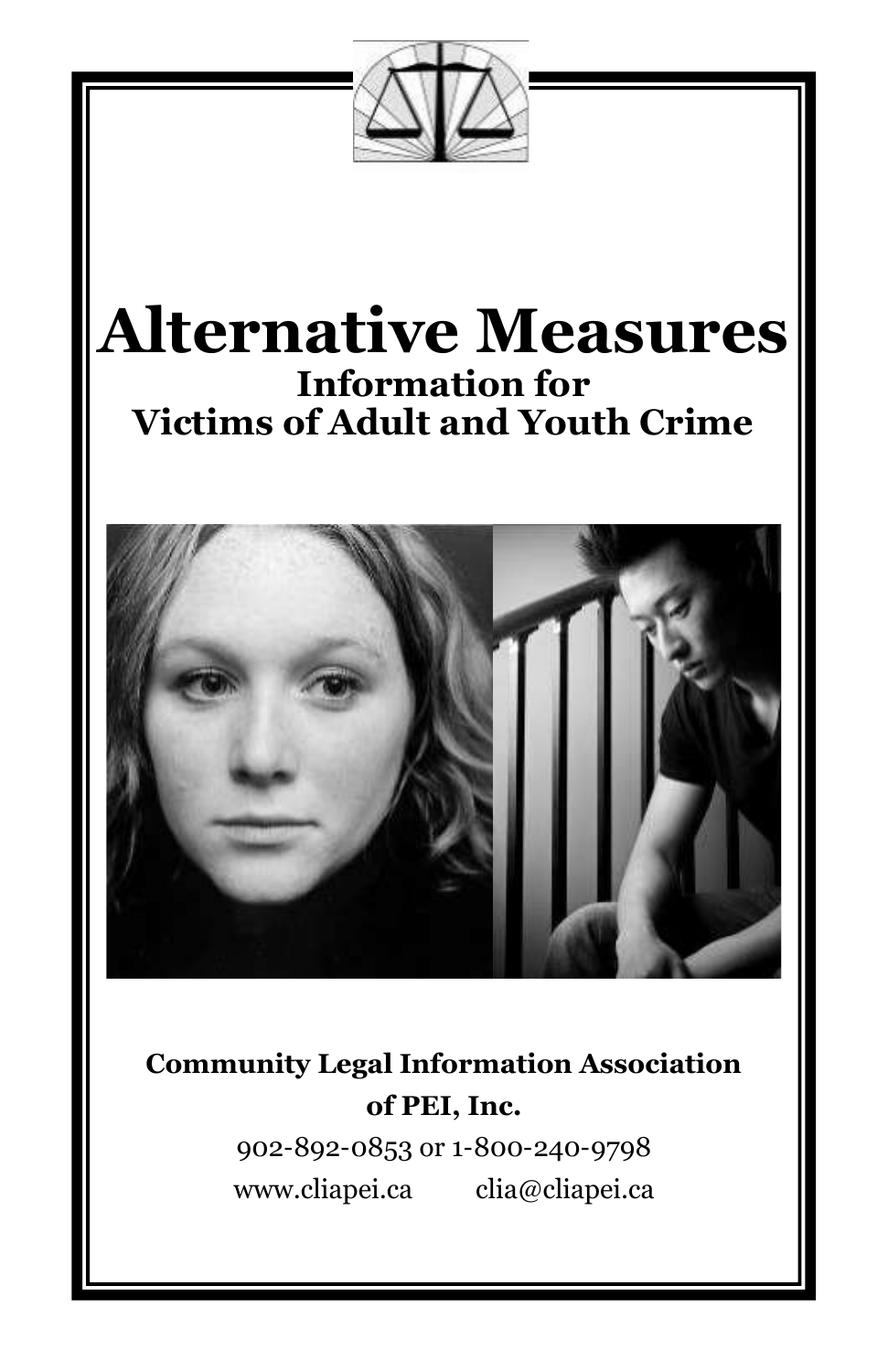

# **Alternative Measures/ Extrajudicial Sanctions**

# **Information for Victims of Adult and Youth Crime**

Prince Edward Island has an Alternative Measures Program which is used to divert people from the criminal court system while still holding them accountable for what they have done. The program consists of out-of-court options for youth from age 12 to their 18th birthday, and for adults 18 and older.



#### **Why do we use alternative measures?**

Out-of-court measures are used to:

- enhance the involvement of victims, family and the community in the criminal justice process;
- reduce the harm done by the crime;
- protect victims;
- hold the offender accountable for what he or she has done.

•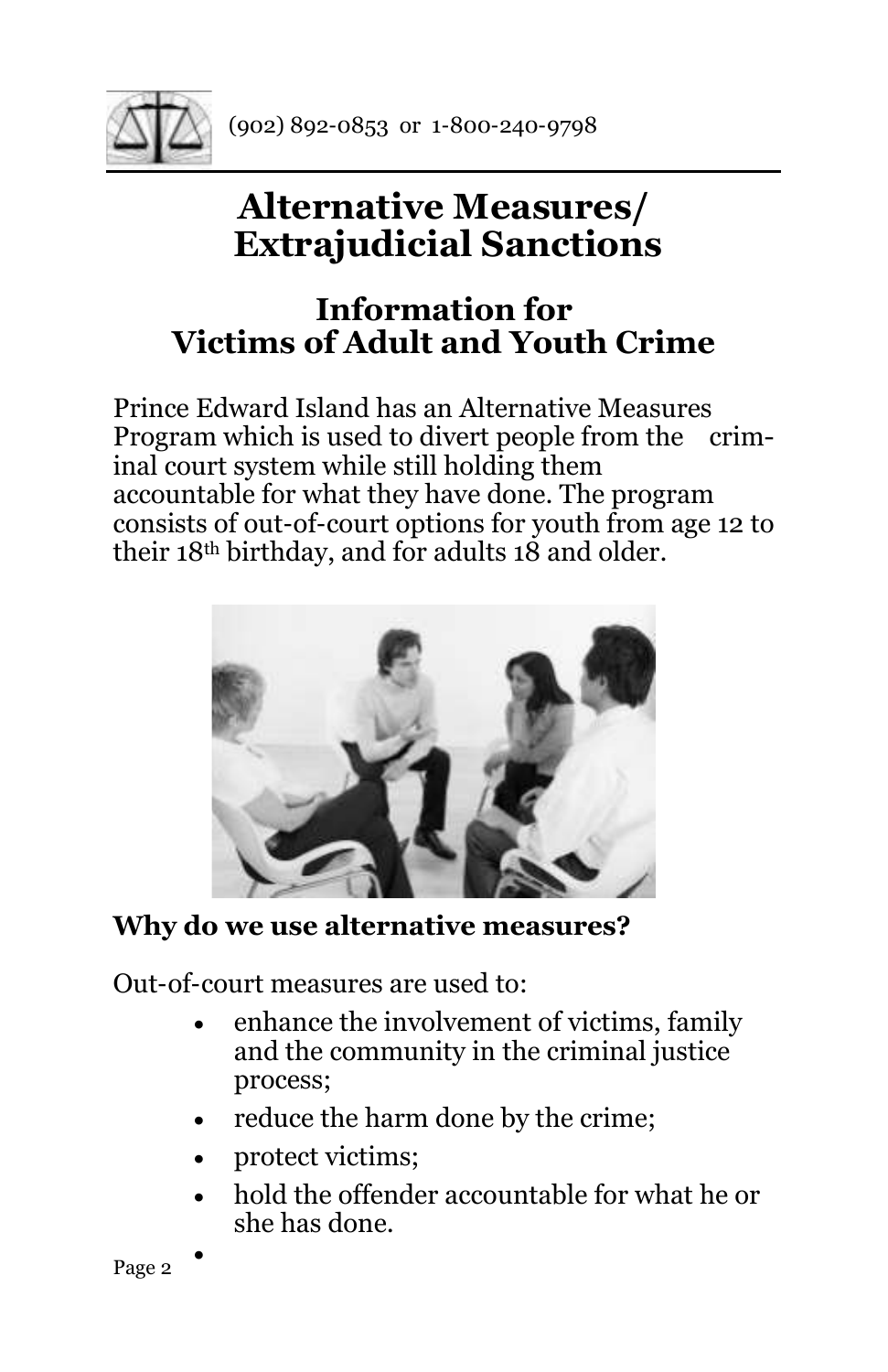

#### **Is a record kept of an offender's participation in the Alternative Measures Program?**

When an adult participates in the program, or a youth participates in an extrajudicial sanction (out-of-court option) as part of the Alternative Measures Program, a record of the person's involvement is available to justice officials for two years from the date the individual consented to enter into the Alternative Measures agreement.



### **Who is eligible for the program?**

In order to be eligible for the program, adults and young people must accept responsibility for the crime and be willing to participate in the program.

When discussing participating in the Alternative Measures Program, nothing that is said by an offender, in accepting responsibility for the offence(s), can be used in any court.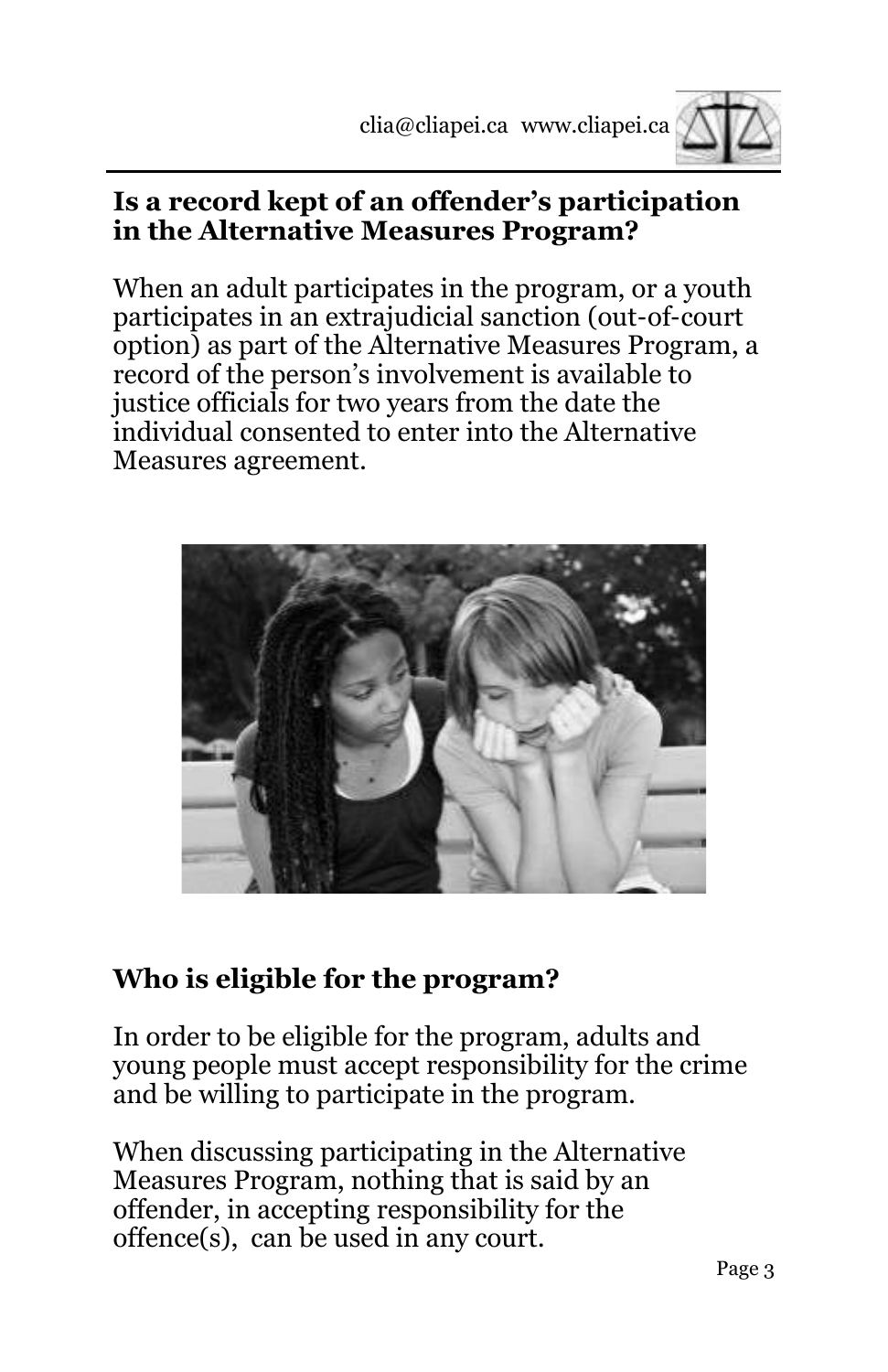

 $(902) 892 - 0853$  or 1-800-240-9798



#### **Can all crimes be diverted to the Alternative Measures Program?**

Alternative Measures is not available for impaired driving or other drug or alcohol related offences listed in the *Criminal Code*. Generally, spousal and sexual abuse cases will not be referred to the program, however an exception may be made.

If a case of spousal abuse is being considered for the program, a referral will be made to Victim Services and the victim's wishes/needs will be considered before the decision is made. Initially, a criminal charge(s) may be laid, but this is not required.

#### **Can a person be referred to the Alternative Measures Program more than once?**

A person can be referred to the program more than once, but that is not the usual practice. A criminal record does not prevent an individual from entering the program.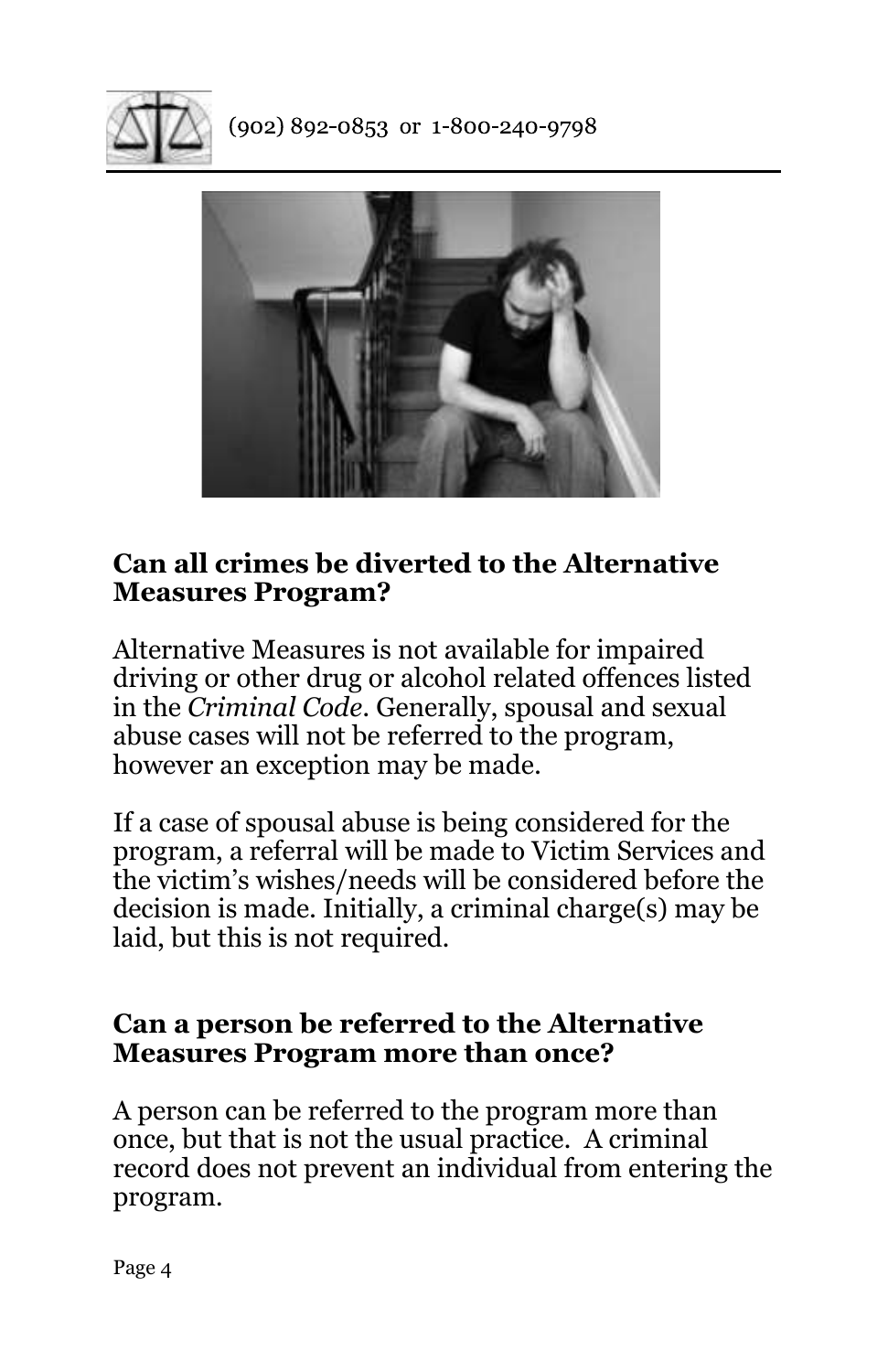

#### **Who can refer a person to the program?**

A Crown Attorney makes the referral to the program. This occurs either:

- when police know who committed the offence and believe that a referral should be made prior to a charge being laid; or,
- after the police have laid a charge and the person has appeared in court. In court, the Crown can ask that the case be adjourned to allow the offender to participate in the Alternative Measures Program. If the individual "substantially completes" the program, the charge will be stayed or withdrawn by the Crown Attorney. If there has not been substantial completion the charge will be dealt with by the court in the normal way.

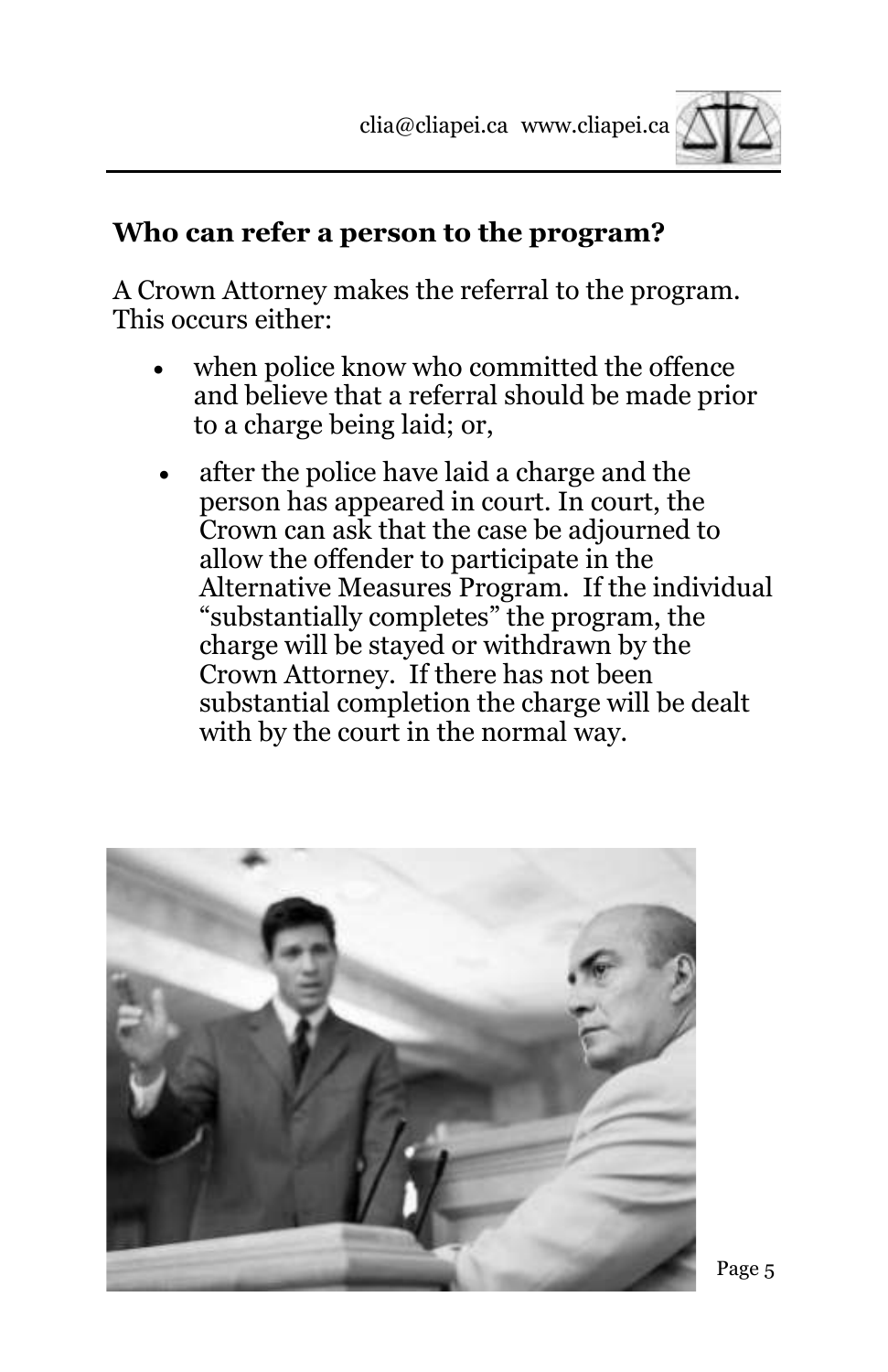

#### **What factors are considered before making a referral?**

The following factors are considered when deciding whether a recommendation to the Alternative Measures Program should be made:

- the seriousness of the offence;
- the circumstances of the offence;
- outstanding charges and prior involvement in the justice system;
- the attitude of the offender:
- the wishes of the victim:
- the impact of the offence on the victim(s), family of the victim(s), family of the offender and affected community members;
- the public interest.

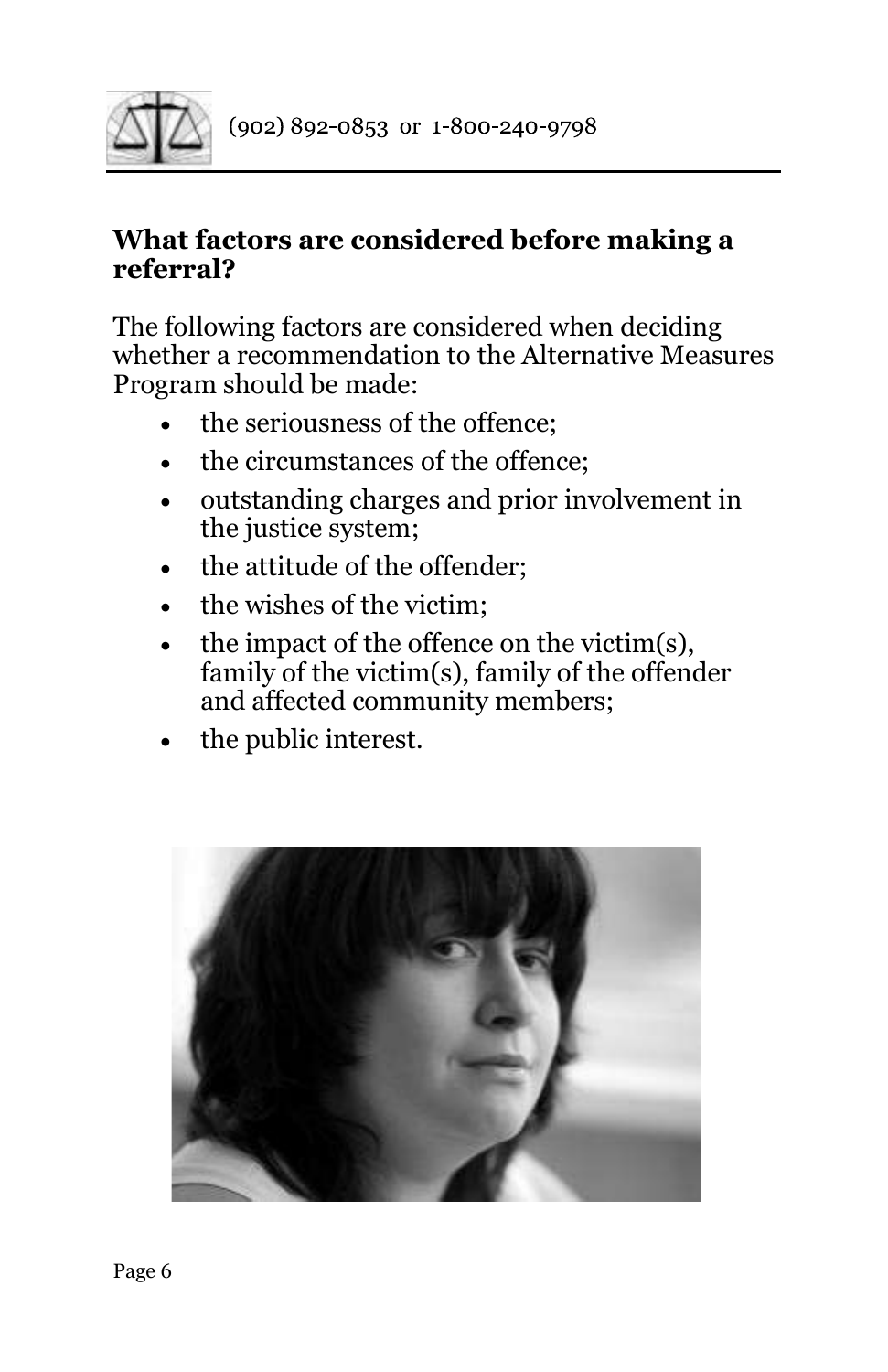

#### **Victims of youth crime:**

The *Youth Criminal Justice Act* says that victims have rights and that victims may want to be part of the process used to deal with an offence. The *Act* states:

- victims are to be given information about the proceedings;
- victims are to be given the opportunity to participate in the process and be heard;
- victims are to be treated with courtesy, compassion and with respect for their dignity and privacy;
- victims can access youth court records in certain circumstances;
- victims are encouraged to participate in community responses to the offence;
- victims have the right to be informed about any extrajudicial sanction (out-of-court option) used to deal with the offence. In PEI, Alternative Measures is the most common extrajudicial sanction;
- victims have the right to know the identity of the young person who committed the offence when the young person is dealt with by way of an extrajudicial sanction (out-of-court option).
- Publication of any information that might identify child or youth victims or witnesses is not allowed, except in very limited circumstances.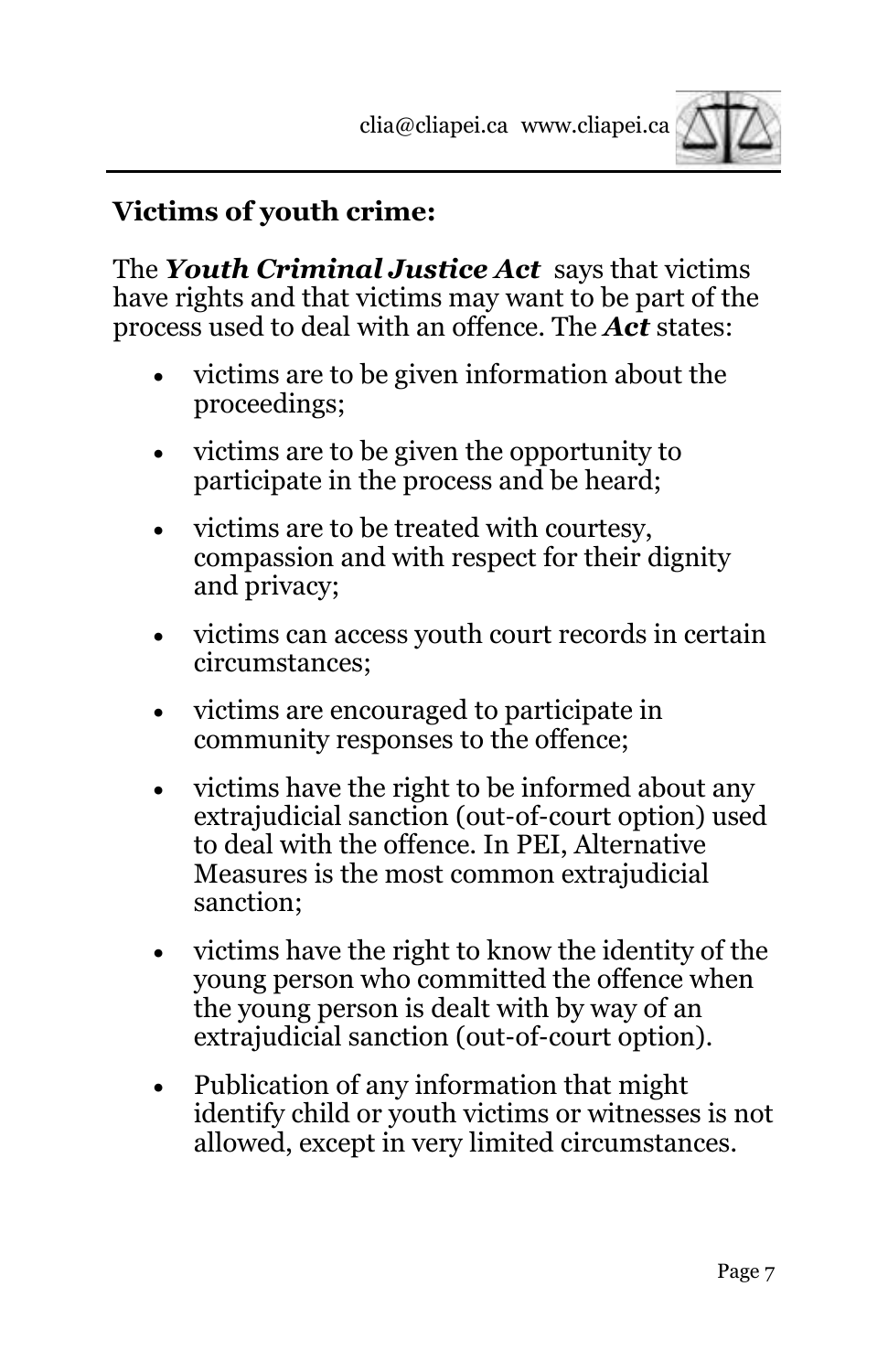



#### **What role can the victim play in Alternative Measures?**

Victims can be involved by:

- discussing the effects of the offence with police and Victim Services and whether out-of-court measures could be an appropriate response to the offence;
- asking for information about the incident, the offender's identity, and the consequences of the offence;
- participating in community responses to the offence, such as a victim-offender mediation;
- preparing a Victim Impact Statement if the offence goes to court (a statement to tell the judge how the offence affected you);
- accepting services from the offender as compensation for the harm done by the offence.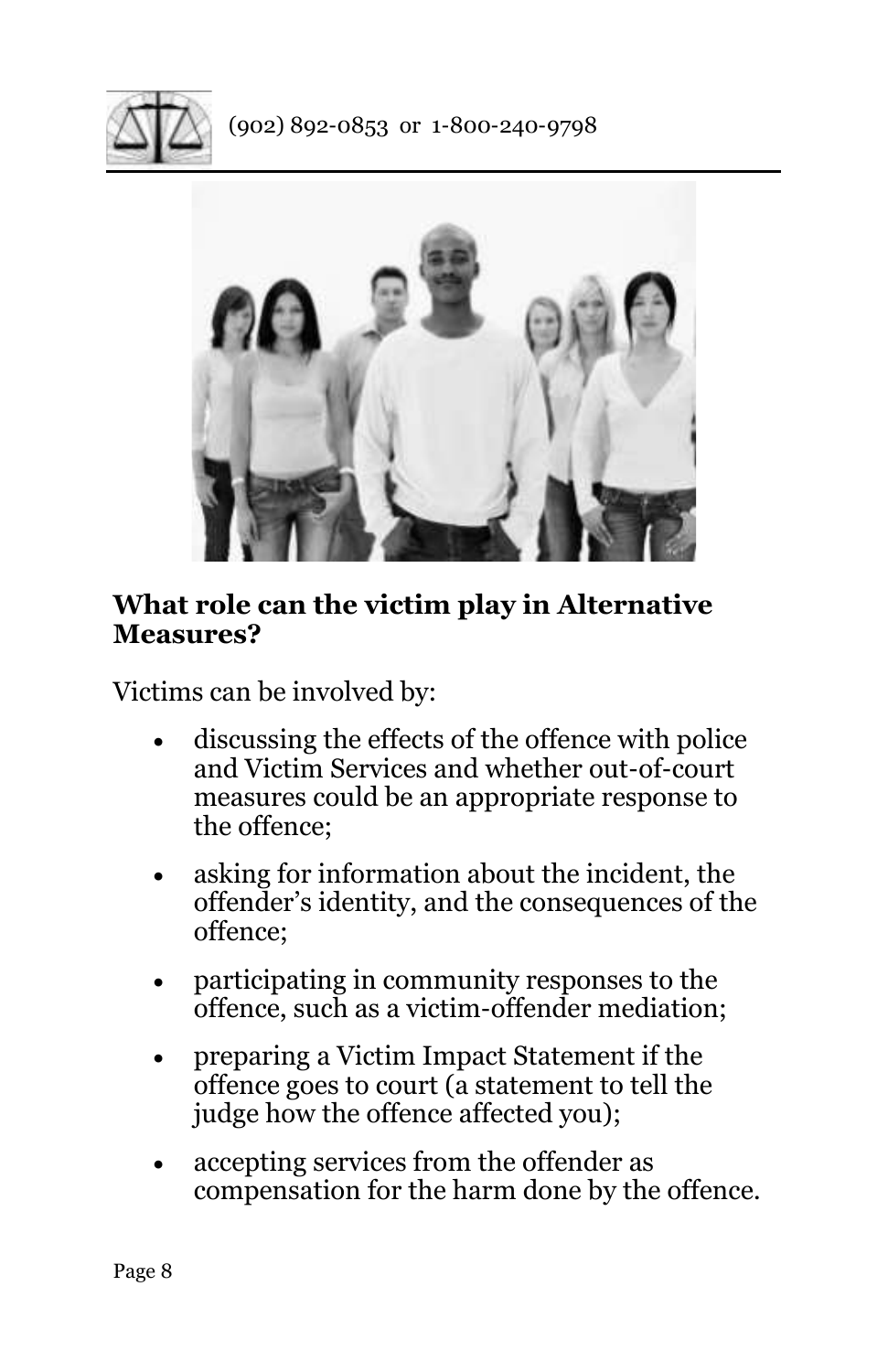

## **Do I have to be part of the process?**

You do not have to participate. You will be offered the opportunity to:

- discuss whether Alternative Measures is an appropriate referral for the offence;
- provide input to the probation officer or youth justice worker who supervises the Alternative Measures agreement;
- be kept informed of the participant's progress;
- be told about the outcome of the program.

#### **What happens if I don't agree with a referral to Alternative Measures?**

The Crown Attorney decides whether an offender is referred to Alternative Measures Program. Your views will be taken into consideration, but the offender may still be referred to the program.

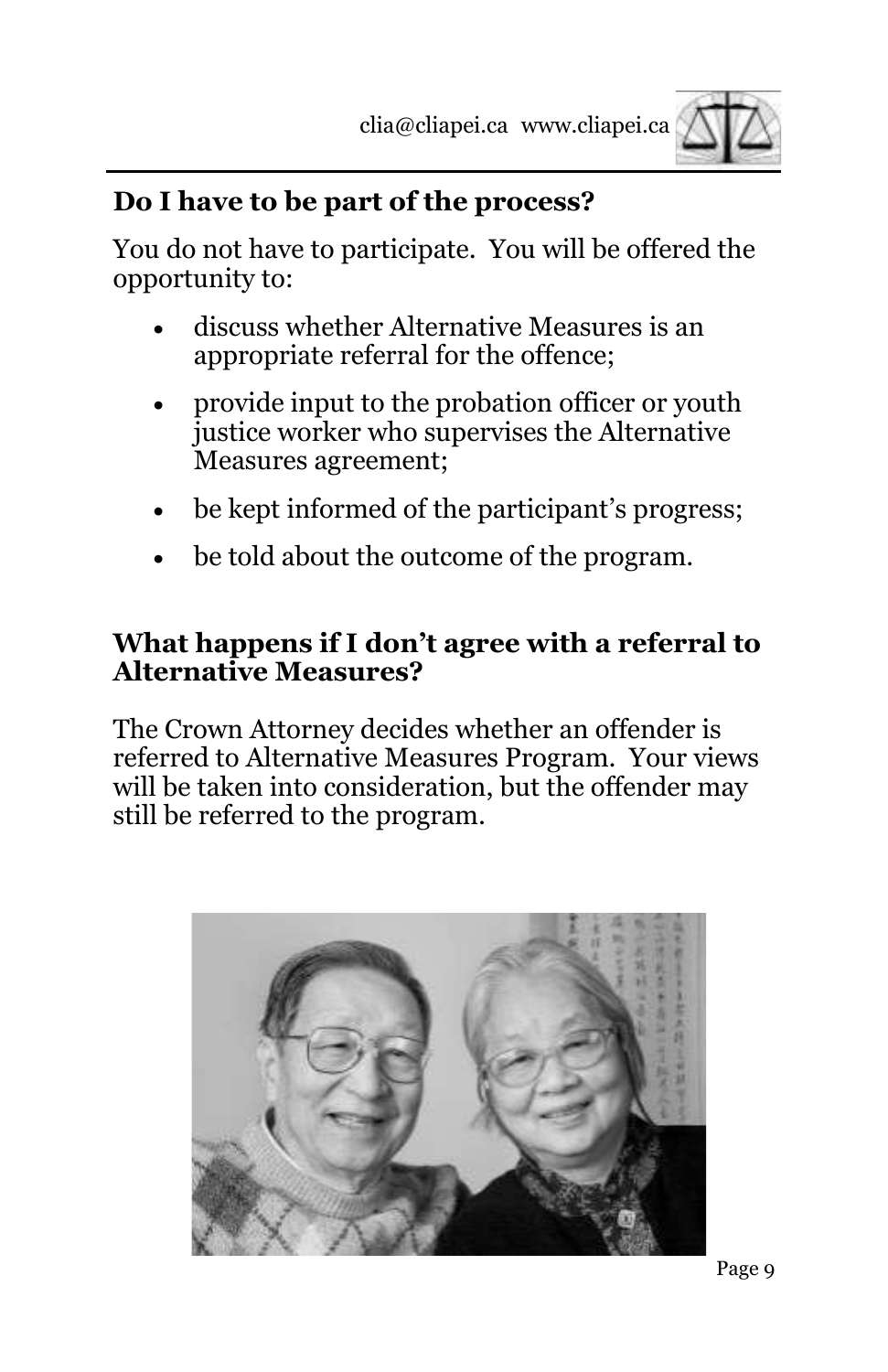

# **What help is available for victims of crime?**

**Victim Services** helps victims of crime throughout their involvement with the criminal justice system. If you have been a victim of crime, police will refer you to Victim Services, and a worker will call you. You can also call Victim Services to make an appointment for yourself at any time.

Victim Services provides:

- information about the police investigation and how the offence is being handled;
- short-term counselling to help with the effects of the offence;
- referrals to other services a victim may need;
- help preparing a Victim Impact Statement to be read if the incident goes to court;
- help to prepare for court, and a worker to go to court with a victim if he or she wants support;
- assistance with out-of-court procedures;
- information about ways a victim might be able to recover financial losses resulting from the crime, or possibly receive compensation for costs associated with personal injury crimes.

Website: www.gov.pe.ca/jps/victimservices

| <b>Queens and Kings Counties:</b> | $902 - 368 - 4582$ |
|-----------------------------------|--------------------|
| <b>Prince County:</b>             | 902-888-8218       |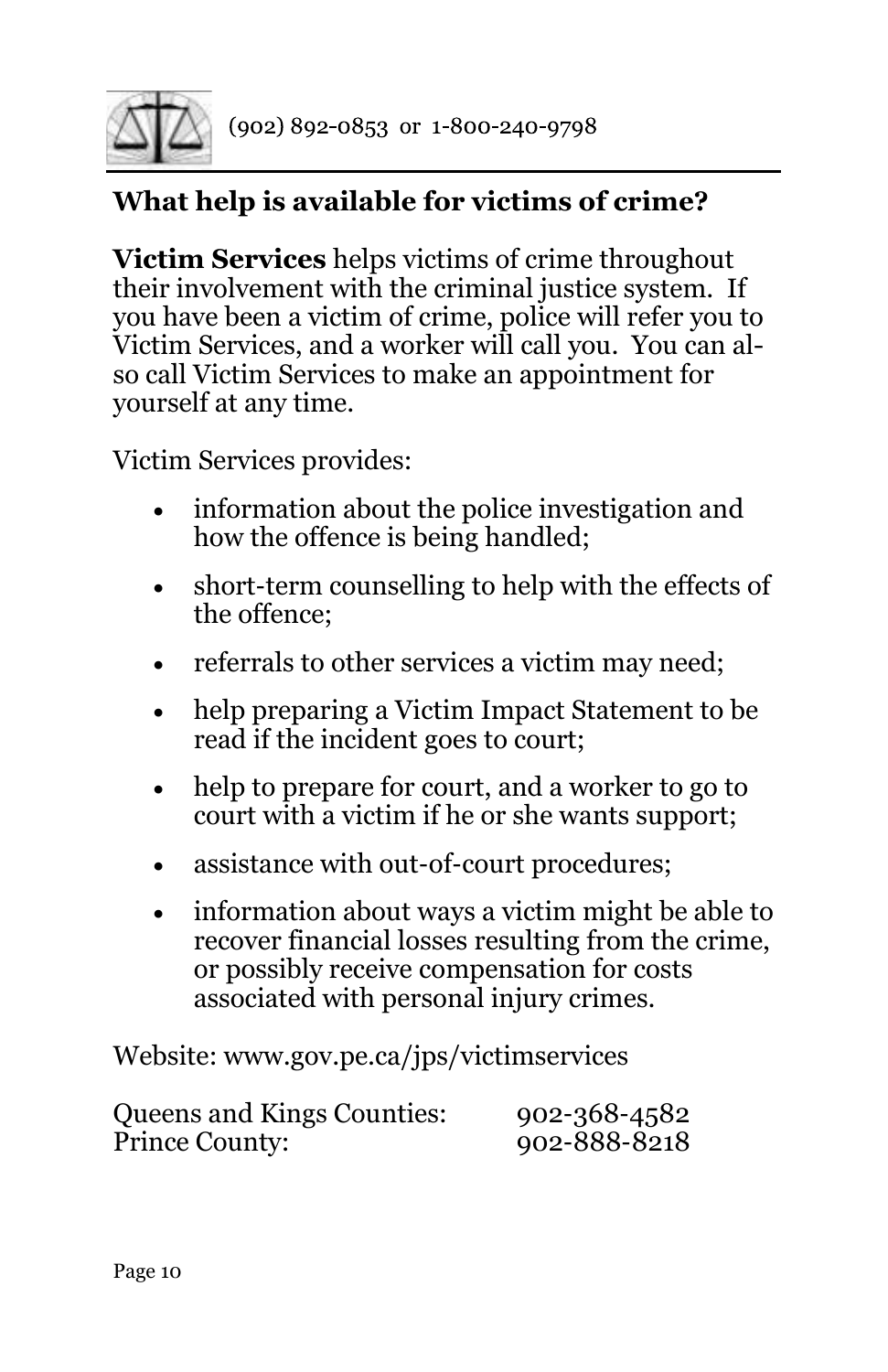

The **Indigenous Justice Program** works to allow Indigenous people to self-administer justice within a traditional justice system based on community values.

The Indigenous Justice Program provides information on options and services available to all Indigenous people involved with the Alternative Measures Program. The program focuses on the process of helping offenders, victims, and communities get to the root of the issues that led to the crime(s) being committed.

The aim of the program is to provide community based alternatives that deal with crime in ways that respect the victim and the community and that also support the offender to succeed. Participants in the program focus on creating a plan that is achievable. The process also ensures that proper resources are in place for each condition to be completed.

Mi'kmaq Confederacy of PEI Polyclinic, Suite 501 199 Grafton Street Charlottetown, PE 902-367-3681